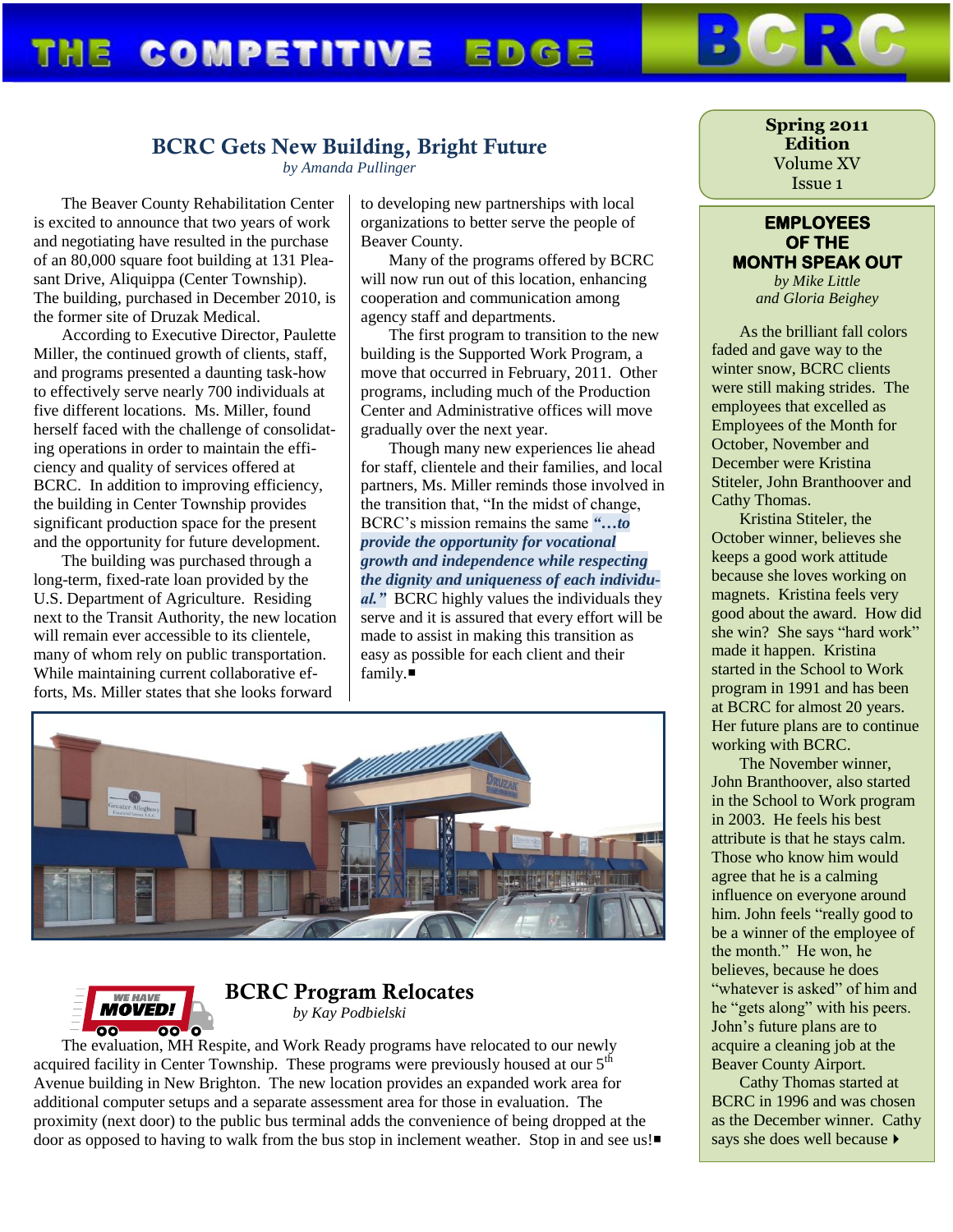she asks the job coach if she needs instructions on her job. "Shocked" is the word Cathy used when she found out she won employee of the month. She says, "I can't explain how I won." However, her staff attribute the award to good work habits. Cathy's future plans are to continue to work at BCRC as long as she can.

As we continue through the winter months and get ready for warmer temperatures, BCRC prepares for our next outstanding group of Employees of the Month.  $\blacksquare$ 

 **Safety Lights** *by Cindy Kirkpatrick*

### **Fall Prevention Tips**

Many people are injured each year due to falls. Most falls occur in the home. Effective housekeeping is the first level of prevention. Clean all spills immediately, remove obstacles from walkways, keep all areas well lit and clean of debris, and secure rugs, mats and carpets. In addition to making your house safe, begin an exercise program to strengthen your body and improve your balance and coordination. Also, have your doctor review your medications to ensure that a combination of medications is not making you sleepy or dizzy. Finally, have your vision checked yearly. You could be wearing the wrong prescription or be developing glaucoma or cataracts that limit your vision and increase your chances of falling.

*Don't Get Too Taxed, Let RMC Help by Pat Healey*

BCRC Records Management provides a variety of solutions for both personal and business document needs.

## **Anthony is Steadfast at Medfast**

*by Frank Shialabba*

Anthony Ozenbaugh is a young man who uses his considerable strength to heave heavy mattresses onto high shelves. Anthony is paid for his efforts by the Medfast Company, where he has been employed since August, 2010.

It had been almost three years since Anthony's last job. As a single man living in his own apartment in Monaca, he was anxious to find employment to help meet his expenses. Anthony turned to BCRC's WIN Services for help. Program Specialist, Faith McAnlis and Employment Specialist, Adam Loverich were assigned to work with Anthony. Ms. McAnlis describes Anthony as "extremely courteous and kind. He is very respectful of his coworkers, and he would give you the shirt off his back."

In addition to being a kind person, Anthony is also conscientious. Employment Specialist Adam Loverich states, "Anthony is doing a wonderful job. There have been absolutely no complaints about his work, and he has a very difficult job."

Anthony's job is to clean and sanitize medical equipment according to very stringent medical guidelines. After the equipment is cleaned it must be bagged and made ready for customers. Anthony's work is inspected periodically by the "mattress police." Inspectors use a light to determine whether enough disinfectant has been applied to each piece of medical equipment. According to Loverich, "They showed up one day and although we were nervous, Anthony's work passed with flying colors

Anthony also has to make many decisions during the course of a day. He tags medical supplies as green (good), yellow (needing repair), or red (beyond repair). He also decides which departments receive each item as it is prepared to be shipped.

Anthony is proud of his accomplishments and he hopes to do even more in his young life. He states, "The job has helped give me money for groceries and I have learned new social skills." A shy man, Anthony has gradually become more comfortable in his surroundings. He is learning to make eye contact as he wishes coworkers, "Good morning." Anthony's coworkers like him and he enjoys greeting new people as he goes from office to office distributing medical supplies.

Anthony has grown socially and in his work skills. He wears his Medfast jacket proudly as he faces the future with confidence.





Patricia Sarver, commonly known as "Trish", has worked as a job coach at the BCRC for three years. Recently, Trish was given her own group, in the 601 production center.

Trish, a valued member of the staff, is known for the positive support and encouragement that she gives to her clients. According to Trish, the part of her job that she enjoys most is getting to know the clients themselves. "It is so rewarding to watch them mature, grow socially and learn new job skills." Trish tries to give everyone the opportunity to work on contract work and she takes great pride in their accomplishments.

Previously, Trish worked with the BCRC School to Work Program and the janitorial enclave.

When asked her thoughts about BCRC's move to Centerplace, Trish predicts that although there will be a period of transition, the move will be a positive one.

Trish has seen plenty of positive moves in the past three years with the introduction of many new staff, new contract jobs and programs, and overall growth for BCRC.

In her free time, Trish enjoys reading, walking, being active in her church, playing both the piano and flute, and spending time with her husband and four sons. We are grateful for the time Trish devotes to being a part of the BCRC staff.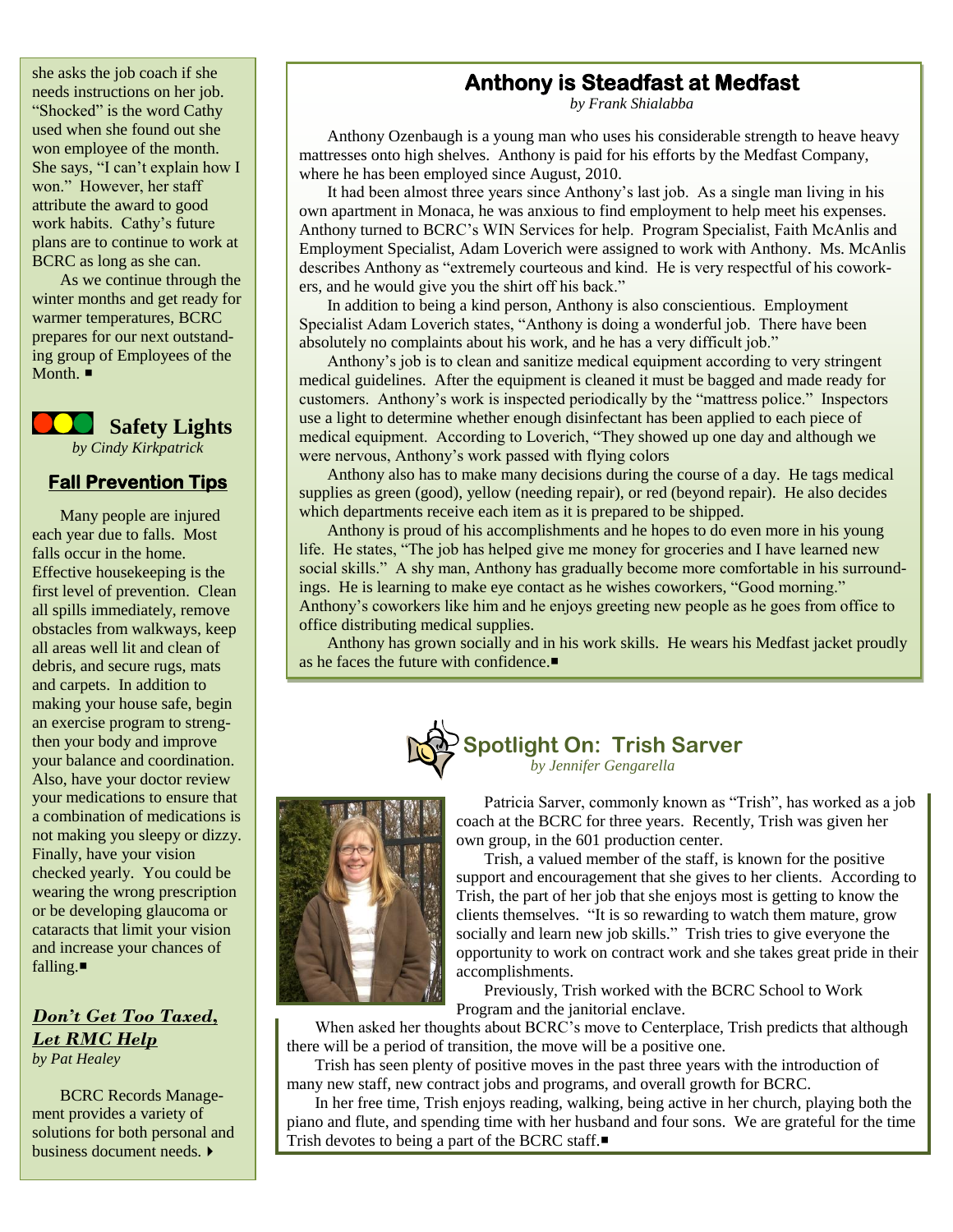# **New Birthday Cake Celebrates Candy Bouquet's 10th Year** *by Frank Shialabba*



Happy  $10^{th}$  birthday to BCRC's Candy Bouquet! Candy Bouquet celebrates its  $10^{th}$  birthday as a BCRC enterprise with a new candy birthday cake created for its line of edible arrangements. The candy bouquet birthday cake, made of small bags of candy and candy bars, is one of many unique gift items created over the years.

Candy Bouquet began when The Beaver County Rehabilitation Center Board of Directors approved the purchase of the franchise on April 26, 2001. Operations started in August of that year. Pat Healey, BCRC's Director of Business Development, remembers those early days. In fall of 2001, Ms. Healey along with three other BCRC staff members traveled to Little Rock Arkansas, the home of Candy Bouquet International. BCRC staffers learned the business from Margaret MacIntyre, a special education



**Susan Hill** *(right)* **and April Connolly**  *(left)* **display the new candy bouquet birthday cake.**

teacher from Little Rock, who originally started the business out of her home.

Ms. Healy remembers selling bouquets at the Beaver County Court House, Giant Eagle grocery stores and the Beaver County Human Services Building. In July, 2002, BCRC's Candy Bouquet franchise was named franchise of the month by Candy Bouquet International. BCRC was selected because of our excellent practices in customer relations, development of the franchise and relations with corporate headquarters.

**BCRC** added items such as wreaths and silk flower arrangements to its line of edible candy and cellophane bouquets in 2003 and became Gifts Delivered Featuring Candy Bouquet. As the expertise of BCRC's clients grew, new creative items were added to the Gift Delivered line of products.

A number of BCRC clients were integral in this early growth. Donna Runyan was an expert rose maker who joined the crew in 2002, and the late Cheryl Beightly created some of BCRC's most original bouquets. Stacy Quick has been with Candy Bouquet since its inception. She joins Sherry Lombardo and Sarah Holly as the current team members with the longest tenure in Candy Bouquet.

Today, Susan Hill coordinates the day to day operations of Gifts Delivered Featuring Candy Bouquet. Along with Job Coach, April Connolly, Susan and her talented crew hope to create many new designs in addition to the candy birthday cake. While Gifts Delivered has bouquets at the gift stores of many local hospitals, Ms. Hill hopes to have a presence at many community events in the future. She states, "We hope to increase our marketing efforts and make Gifts Delivered a recognizable presence in the community."

## **Like Art Work, Cards Are A Hit**

WIN Services' 2010 art show is a gift that keeps on giving. WIN's art took shape as a new idea after Pat Healey, BCRC Director of Business Development, saw the wonderful work of the WIN habilitation clients. Why not turn the art work into note cards that more people can use and enjoy?

The note cards were based on the original works of art, crafted from canvas and acrylic.



BCRC secretary Denise **McCormish** added her creativity to the mix by

designing the cards, and BCRCs' Evaluation Center helped Denise with the printing.

In addition to adding a new product to the Gifts Delivered line, the cards provided an array of new jobs for BCRC's clients. Jobs involved precise cutting, folding and packaging of each set of cards. Many individuals used a bone folder for the very first time.

Each box contains 12 cards and six different designs. There are nine different sets of card available. A box of 12 assorted cards and envelopes sells for \$5.00 plus tax. Stop in at 1517 Sixth Ave., New Brighton or phone 724-847-1306 to order your sets of all occasion note cards.

How does one safely dispose of important papers after tax time? BCRC Records Management can digitize these records and store them on CD's for future review. Papers can then be securely shredded to eliminate notes and receipts that end up cluttering your desk and file cabinets for the next seven years.

Information can be also scanned into a searchable database and stored on a password protected, read only CD, or it can be scanned in PDF format and presented on a disk for hard-drive storage.

Just look around your home or business office; there are a multitude of documents that can be safely digitized and then shredded. Papers from a typical, overstuffed, four drawer file cabinet can fit on one CD. Six to seven of those same file cabinets can fit onto a DVD. Once information is scanned, entire file rooms can be eliminated, returning the workspace to more productive uses.

Time searching for files and specific papers is also greatly reduced when information is indexed and made immediately available on a CD or hard drive.

In addition, many businesses are mandated by government laws (Sarbanes/Oxley, HIPPA and others) to operate under a responsible records management and document destruction plan. BCRC Records Management conducts business with the confidentiality and security defined within these laws.

Pricing for our services is surprisingly affordable. Please contact either Nancy Perkins or Pat Healey at 724-847-1306 for a free consultation and sample of our work.